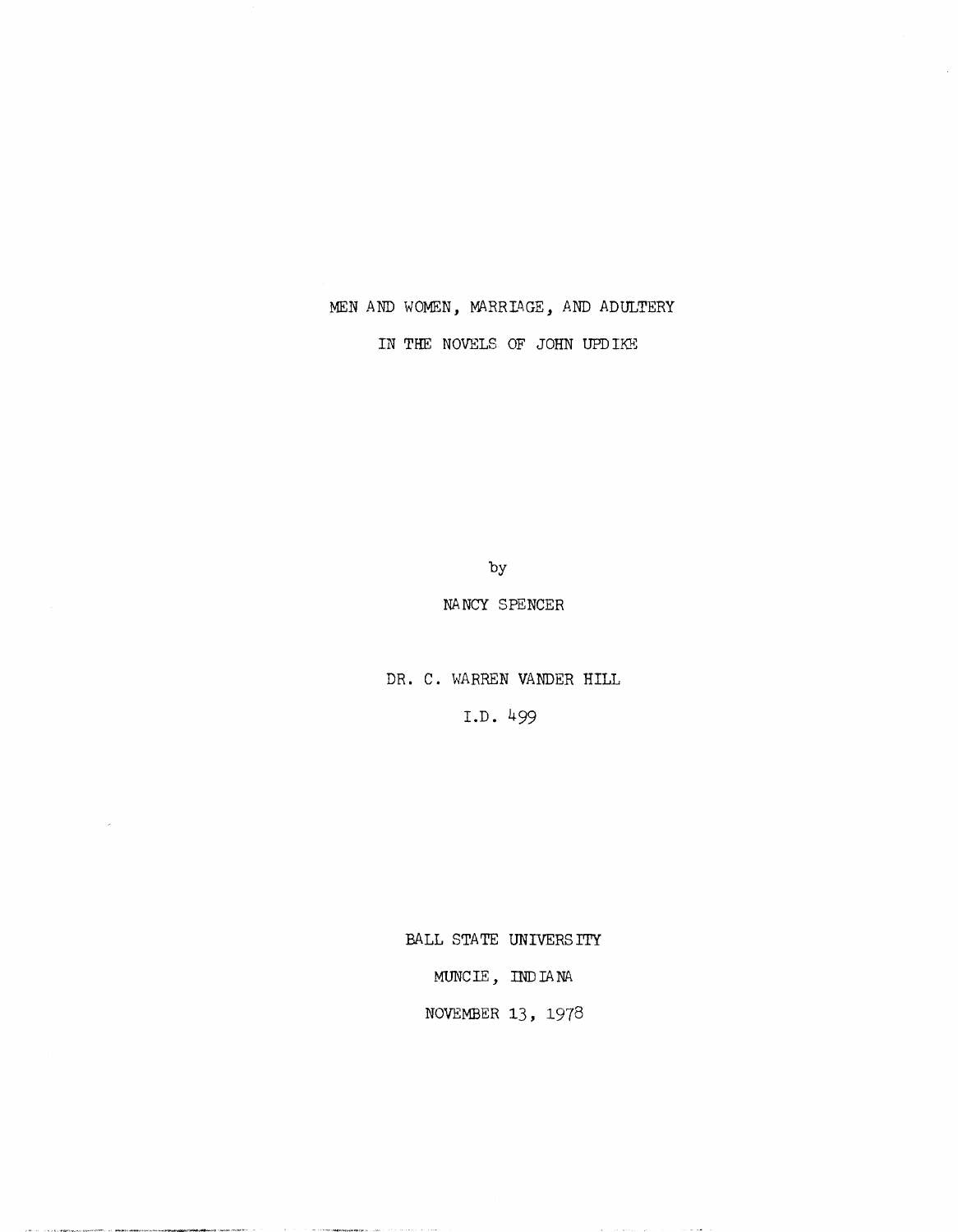

A problem which is central to human existence is the conflict between impulse and obligation, and this is a central concern in novels by John UpdIke .

. . . Every human be Ing who Is more than a moron Is the locus of certain violent tensions that come with having a brain. In fact there is an easy humanism that insists that man is an animal which feeds and sleeps and defecates and makes love and Isn't that nice and natural and lets' all have more of that. But this Is omittIng intrInsic stresses In the human conditIon--you foresee thIngs for example, you foresee your own death. You have really been locked out of the anImal paradise of unthinking natural reflex.

You are born into one political contract or another, whose terms, though they sit very lightly at first, eventually, in the form of the draft, or taxes, begin to make very heavy demands on you. The general social contract--living with other people, driving cars on the highway--all this is difficult, it's painful. It's a kind of agony really--the agony vents itself In ulcers Internally, rage externally. In short, all of our institutions--of marriage, the family, your driver's liscense--everything is kind of precarious, and maintaIned at a cost of tension. (Some people take) humanity as SOme kInd of moral index, sayIng that to be human Is to be good and our problems all arIse from not beIng human enough. I thInk I take a rather darker view. We must of necessity lose our humanity all the time (5, 509).

Updike descrIbes the basIc roles of men and women In very tradl-

tional terms.

Laws enforce a stability whose ultimate domestic unit is the woman herself; her physiology and psychology turn on the cultivation of inner space, while the man's role calls for the conquest of outer space, for thrust and adventure, for arrowlng forms of outward assertion as varIous as rape and theology, as admIrable as scIentIfIc exploration and as deplorable as war (5, 269).

These basic roles become rItualIzed as men and women function In society. The attraction between men and women brings them together into marriage, and marriage brings responsibility. The husband's job, his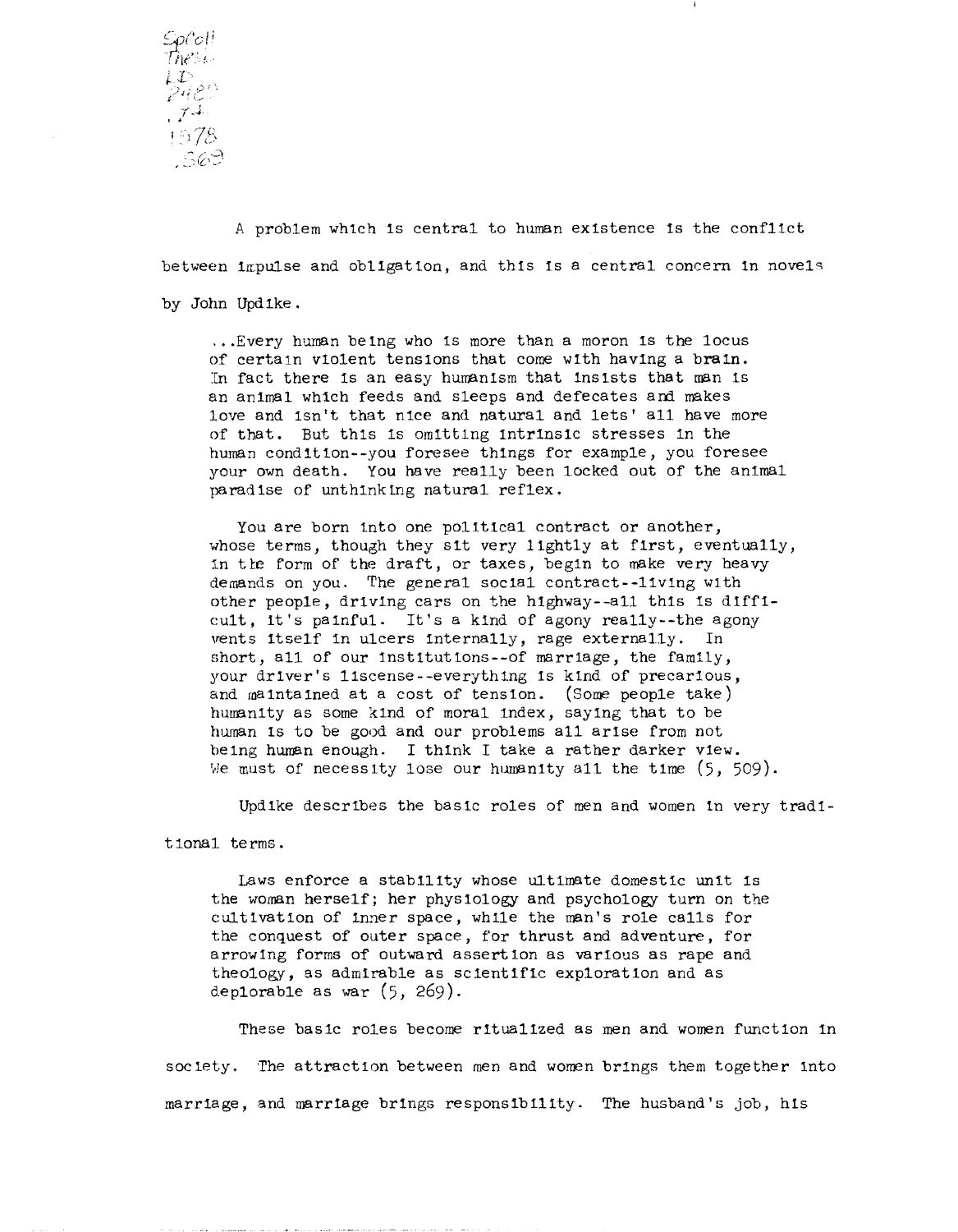"conquest of outer space," comes to seem a dreary chore and he expects the wife to provide romantic and sexual relief from tedium. But the wife comes to see the husband's needs as part of her domestic duties, and as such, a responsibility sometimes to be met, sometimes to be avoided.

The Updike protagonist usually has some features in COmmon from book to book. He is a man who retains many of his boyish qualities. He chafes at the predictab11ity and mundanity of hIs life, and people around him see him as being groping and immature. He is married to a wife who responds to her mundane domestic life, including him, with a growing detachment and apparent serenity. The protagonist feels hIs life slipping away from him, significance all but gone, and death waiting. As he grows older he comes to need the admiration and adoration of a romantic woman, SOmeone who caters to him rather than just tolerates him. He finds significance and renewed vigour in the arms of another woman, or women. Here is Piet, after waking from a dream in which he was about to die.

... Having faced the full plausibIlIty of hIS death, he was unable to reenter the illusion of security which is life's antechamber.... He had experienced this panic before. Antidotes existed .... Piet tried to 1u11 himself with the bodies of women he knew  $(2, 257)$ .

He fantasizes about several women. This falling to soothe hIm, his mind wanders on to other worries--religion, his job. Then his thoughts turn to Foxy, his mistress. "She believed. She adored his  $p-k$ . With billowing gauzy width she had flung herself onto him, was his, his woman given to him'  $(2, 258)$ .

This then is the basic situatIon which attracts the focus of Updike over and over again.

 $\mathcal{L}$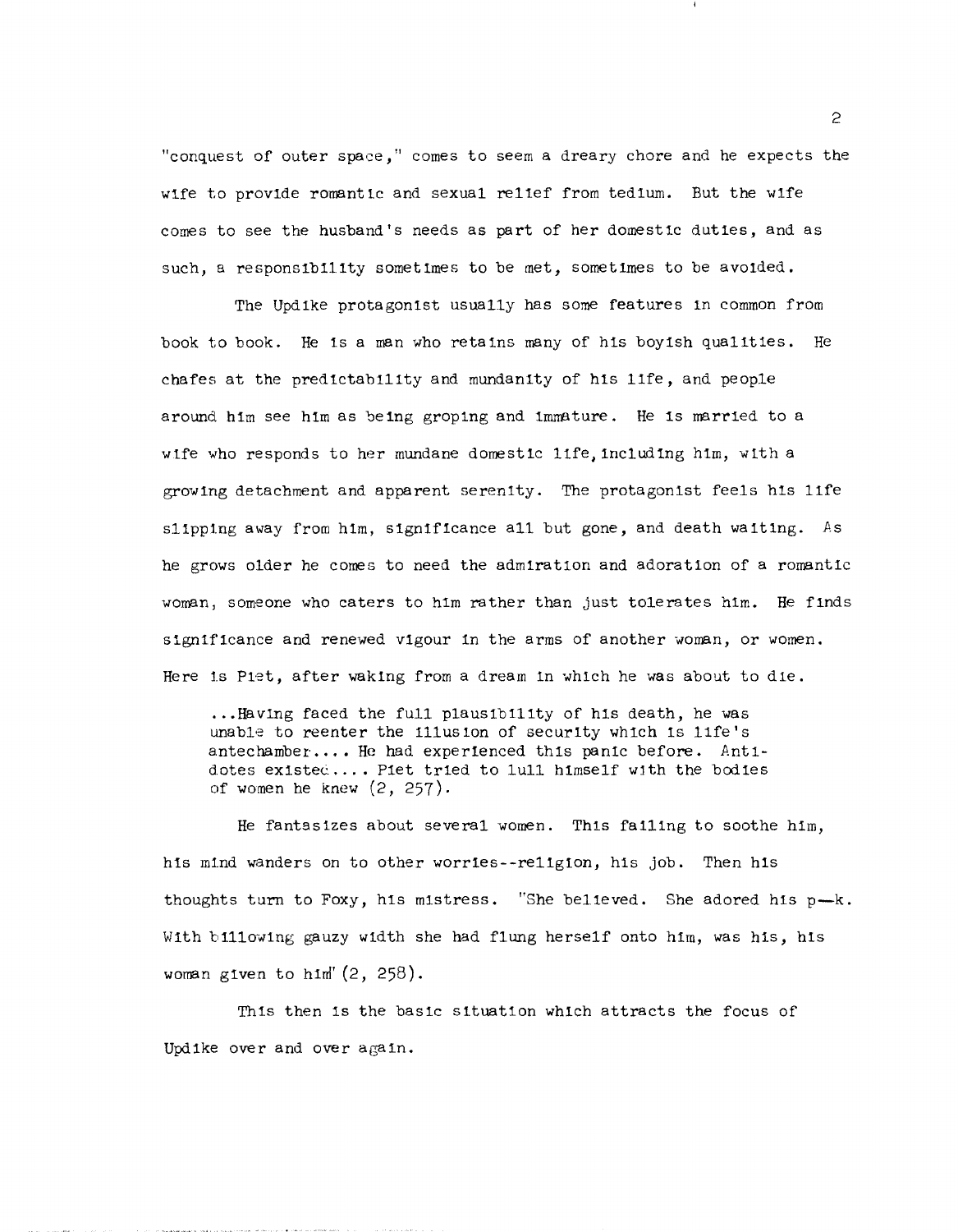#### Outer Space: The Efforts of Men

Many of Updike's male characters are occupied in jobs which they InItially lIke, feel challenged by, and enjoy. Plet IS a buIlder of houses. Ken Is a bIochemist, and consIders himself devoted to science. Reverand Marshall 1s a minister whose sermons reflect the deepest struggles of his mind and heart. But eventually the job comes to seem just a job; they feel their enthusIasm is wasted and futIle. Plet Is heard to say: "He wants three new ranch houses on IndIan H1ll by fall ... That's where the money is."

"Money," she said. "You're beginning to sound like the rest of them."

"Well," he saId, "I can't be a virgIn forever. Corruption had to come even to me"  $(2, 56)$ .

Ken learns that even scIence Is a competItIon with the possibll1ty of losing •

... Ken came home from work lookIng more tIred than she had seen him since graduate-student days.

'There's been a breakthrough in photosynthesis,' he told her.

'Who's found It?' she asked.

'Oh,' he sIghed, 'a couple of Japs. Actually they're good men. Better than me; I've had it.  $(2, 324)$ .

Reverend Marshall grows IncreasIngly paIned by the apathy of his stolid congregation. He starts an affair with the organist. His sermons become strange and disjointed as he bares his religious questionings.

Another character, Jerry, a former art student, goes through a sImilar disillusIonment .

... As the art school faded, Jerry became an unsuccessful cartoonist and then a successful animator of television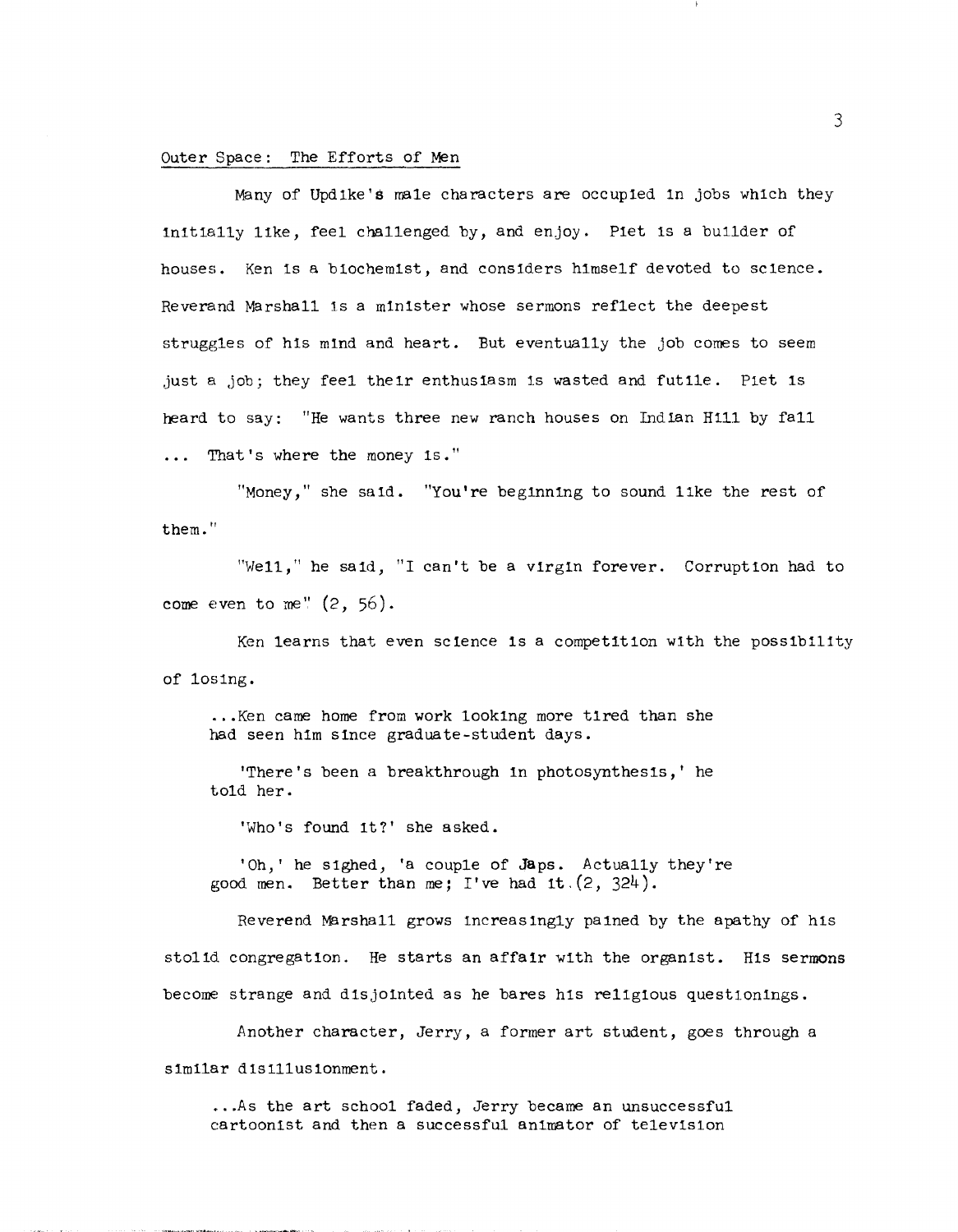eommerclals. Defeated in his ambition to become a 'name' eartoonist, and immersed in the organic and the mediocre and the familIal, he suddenly dreaded death. Only religion helped (3, 77-78).

Some characters don't like their jobs in the first place. Harry **"Rabb:rt"** Angstrom, 26 year old former hIgh school basketball star, was a salesman of "Magi:Peel" vegetable peelers. He runs from this job and his wife and kids to live with another woman.

Piet meets his mistress-to-be, Foxy, when she asks him to remodel the house that she and her husband, Ken, have just bought. He abandons the money-making ranch house construction for the more exciting remodellng job.

Georgine asked hIm 'Why have you taken the job? You told me you had to bu11d ranch houses. '

He answered her, 'Ranch houses are so bor1ng. They all look alIke. '

Tbere was in Georgine a store of clubwomanly Ind1gnation, 'So do teeth. Teeth all look alike. (Her husband is a dentist.) Stocks and Bonds all look alike. Every man works with things that look alike. What's so special about you? What makes you such a playboy? You don't even have any money (2, 188).

Thus does Piet avoid the encroaching stultIfIcatIon of a job which was becoming monotonous and commercialized, but later his contracting partner dissolves their partnership and his wife divorces him. Many Updike characters who break out of their responsibilities suffer later as their lIfe structure dISintegrates.

Inner Space: "The psychological and social worlds that women dominate"  $(2, 182)$ 

The domestic regions in Updike's novels are shown in two perspectives. Domestic living is nurturative and supportive. In spite of how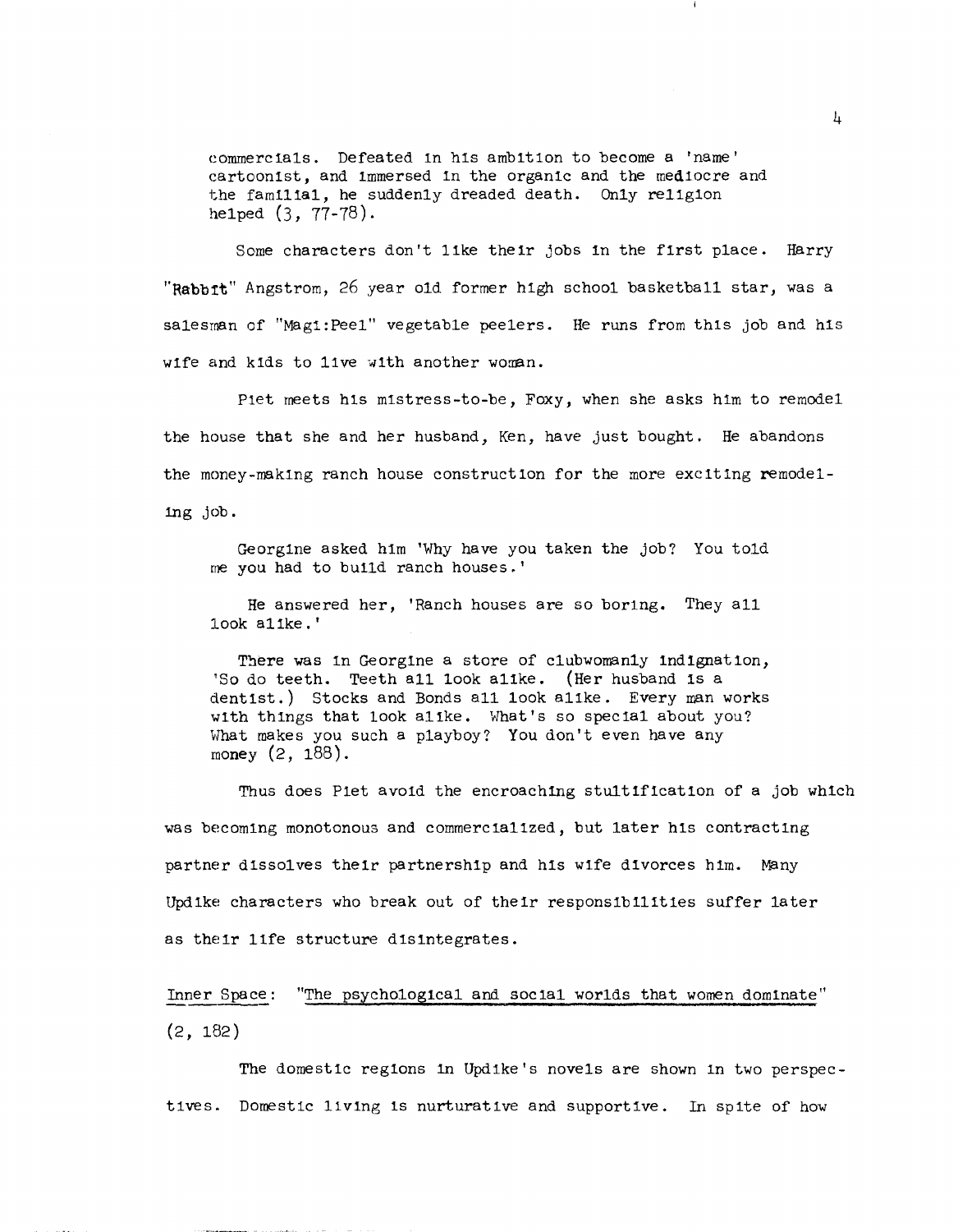shackled they sometimes feel, the male characters value their homes and famIlIes, and derIve a sense of snugness and rootedness from them as a retreat from the competItIveness of their jobs. The husbands and wIves are usually shown as havIng a comfortable coexIstence.

And (there were) perIods of twInned sIlence, whIch dId not pain them, for they had begun In sIlence (In art school) contemplating an object posed before them, a collection of objects, a mystery assembled of lIght and color and shadow. In theIr wIllingness to live parallel lay theIr weakness and their strength  $(3, 284)$ .

Many of the Updike couples have similar relationships between husband and wife. The husband does not feel dominant over his wife, try as he mIght. Sexuality Is fading from the marrIage; the wife feels only Intermlttantly aroused, and In-between-tlmes, accord1ng to her mood, either homors hIs urges or puts hIm off. The husband comes to feel that her urges are Independent of anythIng he does, and he can only bully or be good in hopes of gaining her humor. The specific causes behind this waning of the wife's sexuality are not clearly put forward, but the responslbl1Ities of famIly lIfe, the feelIng of beIng oblIgated to please her husband, dlssappointment with the husband--all seem to playa part. A feeling of detachment is frequently expressed by the wife. This recurs In dIfferent settIngs and dIfferent books. Ruth, Jerry's WIfe, has thIs feelIng as she watches Sally's, hIS mistress', reactIons to him.

Ruth was curious about her husband's potency, that it could produce such an effect. The wInd that had broken this woman like a tree in an ice storm passed through her sometimes without stirring a leaf, and Ruth naturally wondered if she were alive at all  $(3, 149)$ .

The Updike Wife, always Without exception occupied solely In the home, feels swallowed up whole by her famIly role. Unlike the husband, however, she is unlikely to seek rebellion In adultery. The one exception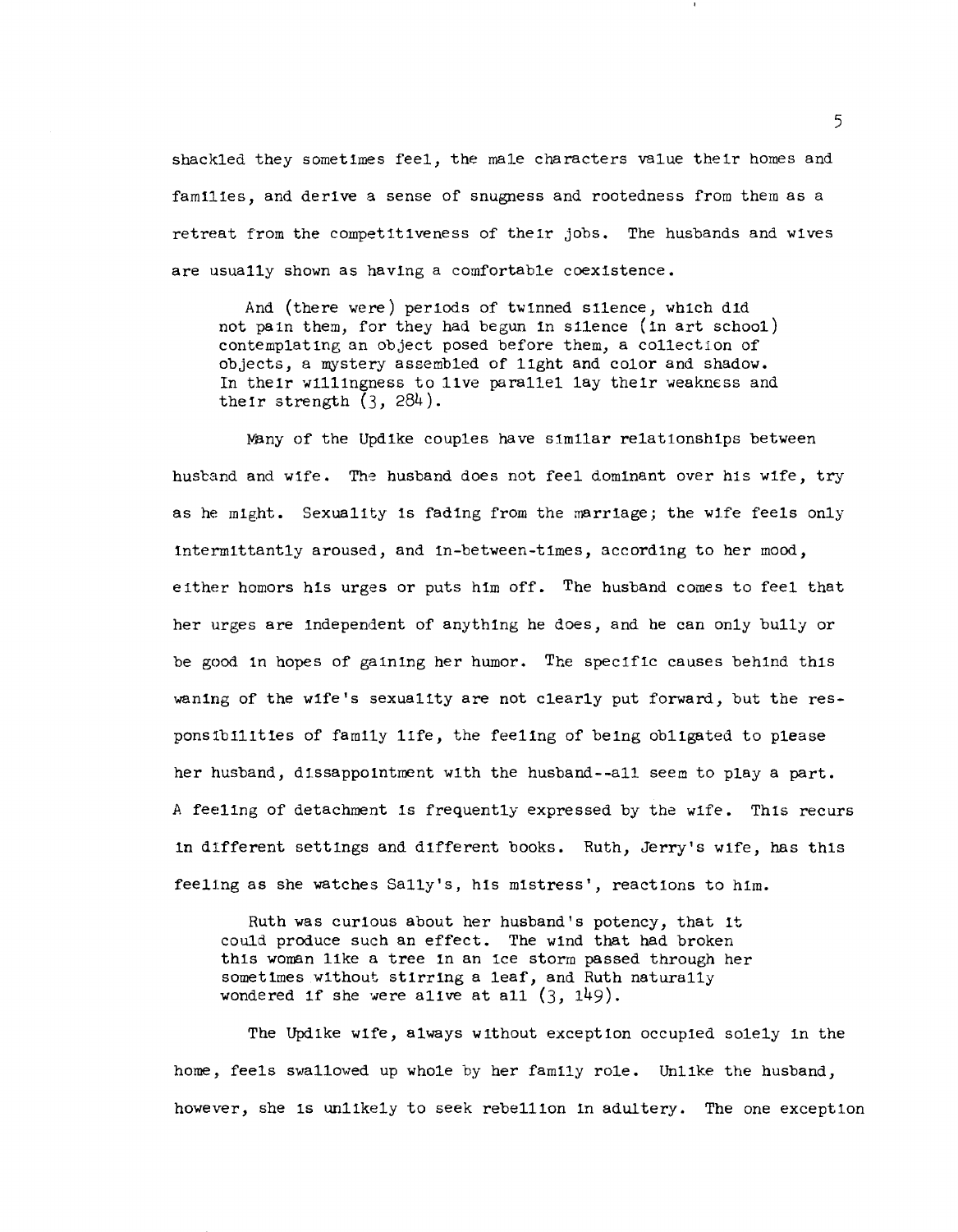takes a detached vIew even of her adultery .

... On the whole, she was well satisfied with her affair, and as she zipped up the chIldren's snowsuIts, or closed a roast In the oven. thought of this adventure snug In her past with some complaIsance. She judged herself improved and deepened in about the normal amount--she had dared danger and carried wIsdom away, a more complete and tolerant woman. She had had boyfriends, a husband, a lover; it seemed she could rest (3, 95).

The wife takes a detached view of life. Religion is silly; sex Is an urge to take care of once tn awhile, and In general one should see things in a wide perspective. The wife allows herself to become almost completely draIned, sucked dry until she is a pleasant shell, cookIng, sending the kids to school, slumbering quietly beside her husband each night. Struggling to keep her marriage together, Ruth tells Jerry of how she has to think of their children to keep herself alive.

> "Don't say that. You have yourself to lIve for," he tells her. "I have no self. I gave It away eIght years ago." "Nobody asked you to do that." "Everybody did" (3, 157).

In her hard-earned serenIty, the wIfe seems a placId rock to her husband, fulfIlling her w1fe1y oblIgations uncomplaIningly, not responding to him in an attuned, moment-by-moment way, but in a fashion shaped by years of knowing hIm. Husband and wife become so famIlIar wIth each other that each IndIvIdual reactIon Is vIewed fron; a perspectIve, Is seen as fIttIng Into a general pattern; each actIon is robbed of Its Individual sign1flcance, and husband and w1fe respond to each other In stereotyped, accustomed ways.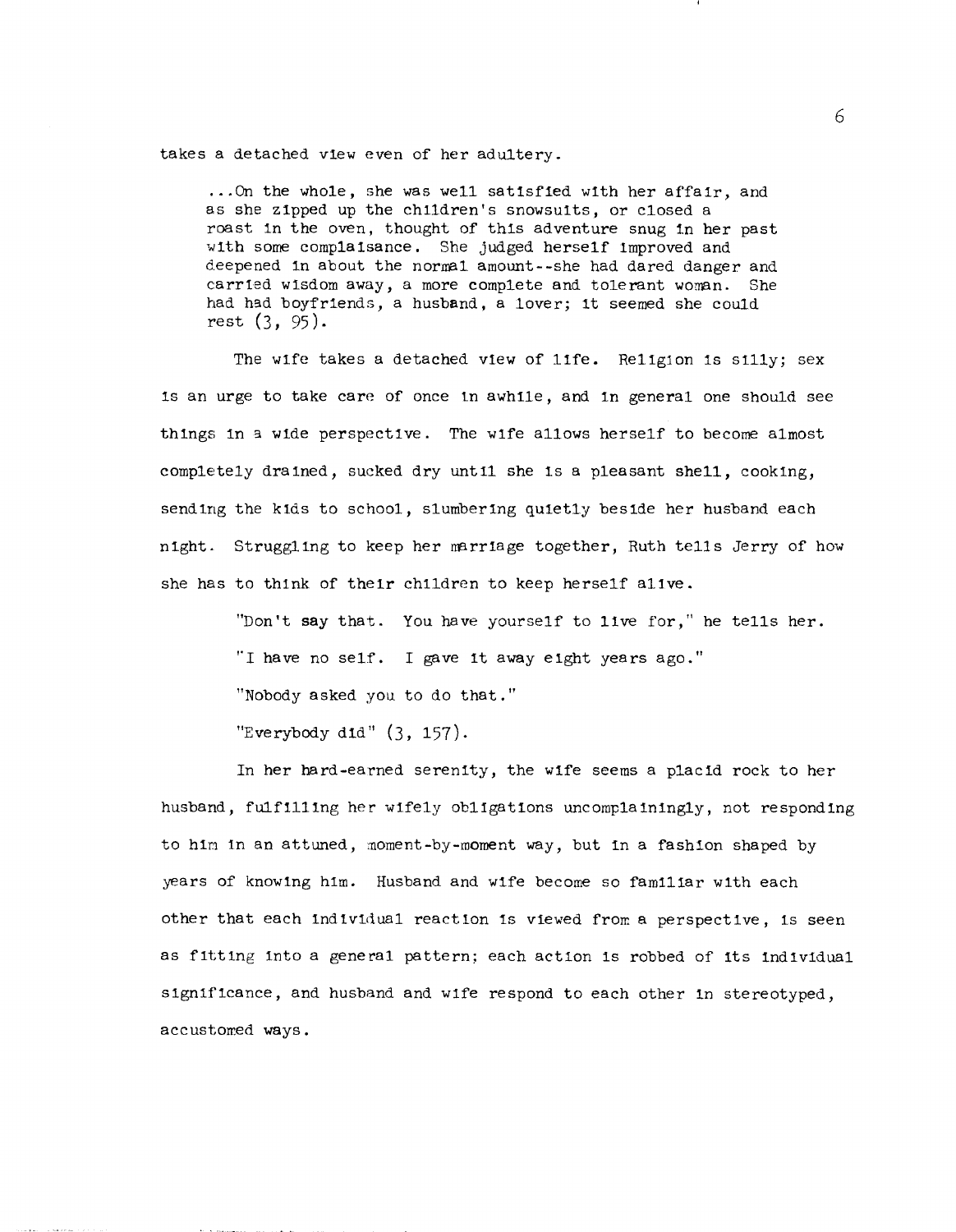The wife submits to her role, but this is not to say she submits to her husband. Often the wife is quite self-contained and impervIous to her husband's will, and It IS the mistress who lays herself at hIs feet.

Jerry says to Sally, hIs mIstress, "I want to shape you, to make you all over again. I feel I could. I don't feel this with Ruth. Somehow, she's formed, and the best kInd of lIfe I can lIve wIth her will be lived in parallel"  $(3, 46)$ . He says to Ruth, speaking of Sally, "She's mIne. She belongs to me in a way you never have. When I'm wIth her, I'm on top. When I'm with you, it's sIde by side" (3, 120).

The husband feels his life slipping away. If he follows his role, he's set on a pre-planned road whIch ends In death. FollowIng hIs Impulse, his desire, seems a re-affirmation of his individual right to choice. Jerry says to Ruth,

'Whenever I'm wIth her, no matter where, I know I'm never goIng to die. Or If I know It, I don't mInd It somehow.'

'And wIth me?'

'You're death. Very calm, very pure, very remote. Nothing I can do will change you, or even amuse you, much. I'm married to my death'  $(3, 144)$ .

Angela, tryIng to save her marrIage, tells Piet how she'll change, go back to school, get a job, seen an analyst so she can learn to enjoy sex with him. But he wants Foxy, his mistress.

.•• There was a sIlver path beneath the stars. ObVIously Angela barred hIs way. 'No,' broke from hIm, panIcked as he felt time sliding, houses, trees, lifetimes dumped like rubble, chances lost, nebulae turning, 'no; sweetie don't you see what you're doing to me?' Let me go!  $(2, 211)$ .

But he's not really sure he wants to leave. Later when Angela threatens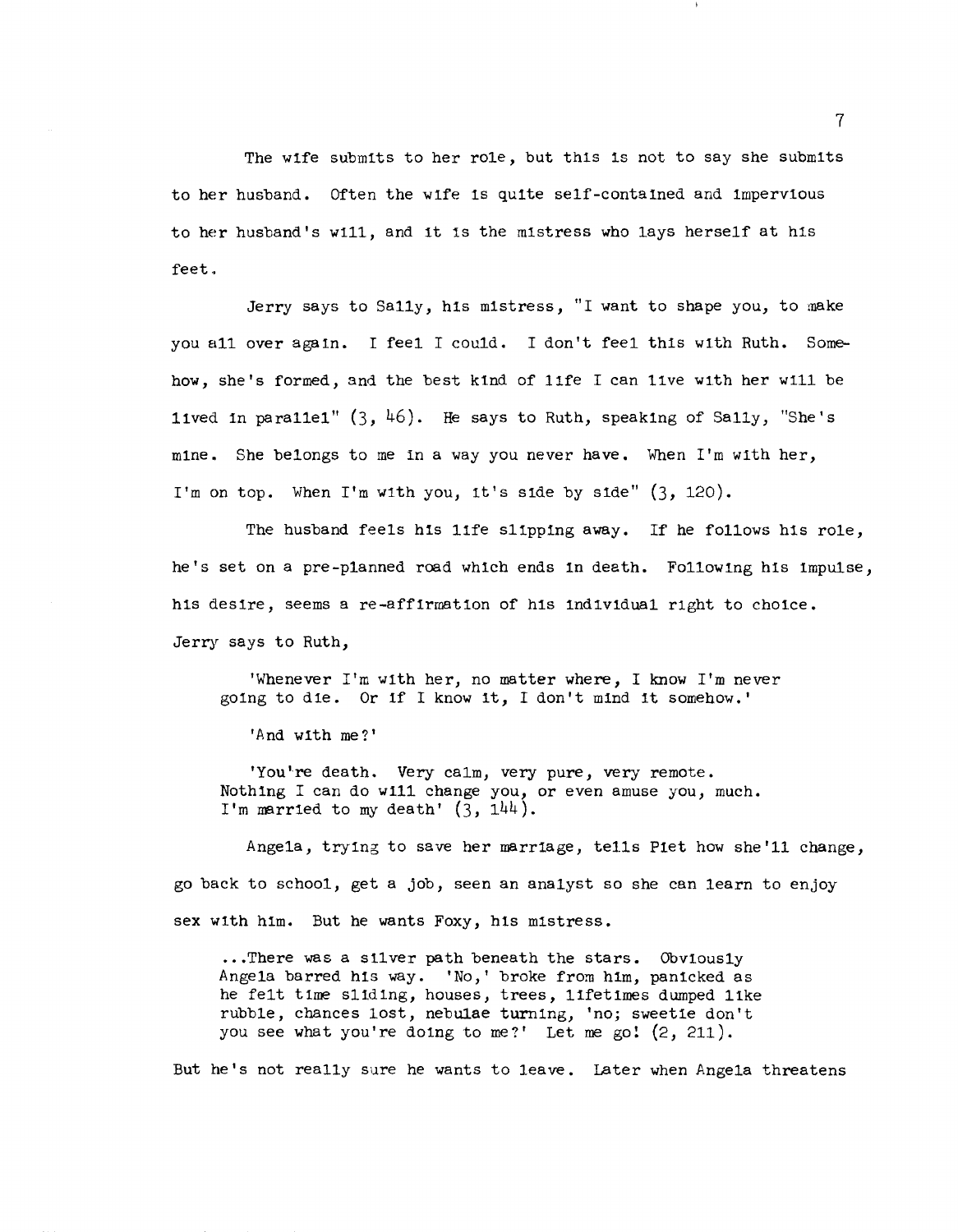divoree, he says, "Don't make me leave you. You're what guards my soul. I'll be damned eternally" (2, 406). But she fInally tells hIm, "I want out. I'm tIred of being bullied."

'Have I bullied you? I suppose in a way. But only lately. I wanted in to you, sweet, and you didn't give it to me. '

ryou dIdn't know how to ask. '

'Maybe I know now.'

'Too  $1ate'$   $(2, 415)$ .

Many of Updike's couples consist of a stable partner married to a partner who chafes, one who reaches for life, one who resents and envies the other's solidity and sing1e-mindedness and sureness. "Foxy sought shelter in Ken's weatherproof rightness. She accepted gratefully his simple superiority to other people. He was better looking, better thinking, a better machine,  $(2, 41)$ .

Jerry and Ruth met at art school.

... When they first saw each other naked, it was as if a new object of art had been displayed to each, and their marrIage carried forward thIs quirk of detachment, having more in It of mutual admirat ton than mutual possession. Each admIred the other's talent  $(3, 76)$ .

Foxy, watching Piet's wife Angela,

•.. felt as If she were lookIng up toward a luxurious detached realm where observation and Impressions drifted nodding by one another 11ke strol11ng ar1stocrats. Every marriage tends to consist of an aristocrat and a peasant. Of a teacher and a learner (2, 60).

"NIne years later Piet still felt with Angela, a superior power seeking through her to employ him"  $(2, 4)$ .

But as the marrIage continues, one partner's remoteness becomes paInful to the other. The apparent self-assurance and self-directedness of one leads the other to feel his/her own uncertain, uncongealed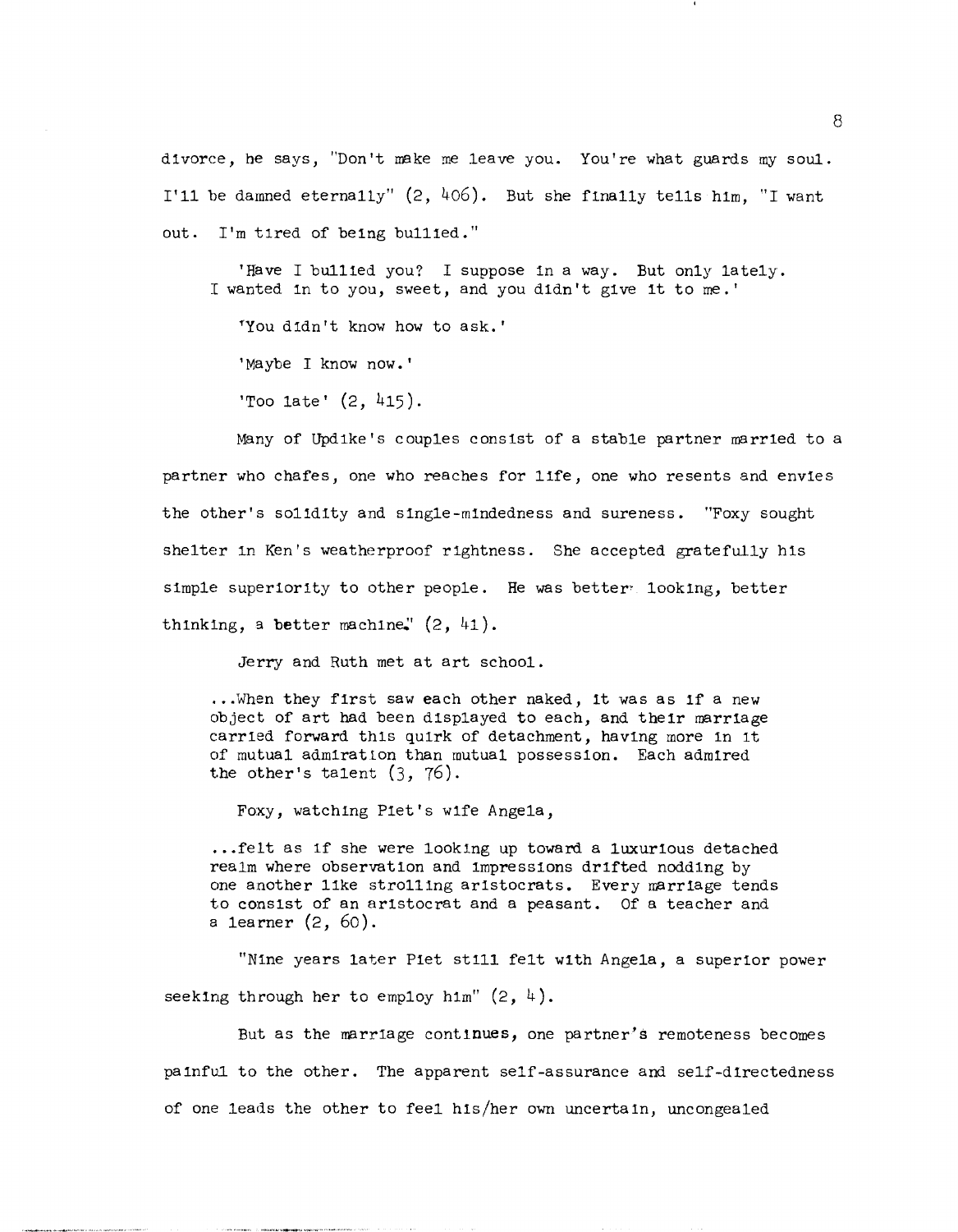personality brought into high relief by comparison. He/she feels simultaneous1y contemptuous of his/her partner's sto1idness and envious of his/her lack of guilts and doubts, and jealous of his/her autonomy and detachment.

"F'oxy came to Imag1ne (Ken's) bIrth as cool and paInless, without a tear or outcry. Nothing puzzled him. There were unknowns but no mysteries" (2,40). Speaking of Ken's decIsion to divorce her, she says,

I've got to admit, he's the least neurotic man I ever met. He's decided thiS, and he's going to make it stick.

'You sound admirIng,' says Fiet, her lover.

'I've always admired him. I just never wanted h1m. '

'And me?'

'Obv10usly. I want you' (2, 436).

Ken, the biochemist, speaking to Fiet after he learns of the affair between Flet and Foxy, says,

In chemistry, molecules have bonds. Now, listening to my wife tonight, not only what she said, the astonishingly coldblooded deceptions, but the joyful fullness with which she sp1lled 1t all out, I had to conclude we don't have much of a bond. We should, I think. We come from the same kind of people, we're both intelligent, we can stIck to a plan, she stuck with me through a lot of what she tells me now were pretty dreary years. She told me, Fiet, she had forgotten what love was until you came along. Maybe I'm incapable of love. I've always assumed I loved her, felt what you're supposed to feel. I wanted her to have my ch1ld, when we had room for it. I gave her this house....  $(2, 399-400)$ .

Ore wonders does Ken, and the other characters like him, keep gOing straight and true because he doesn't feel the same temptations as other more lIbIdInal people? Or does he accomplish hIs mature sing1emindeclness through an effort of wlll over his al1-too-norma1 appetites and weaknesses? Is Fiet a weak man or a free -spirit, a coward or a wanderer to be envIed?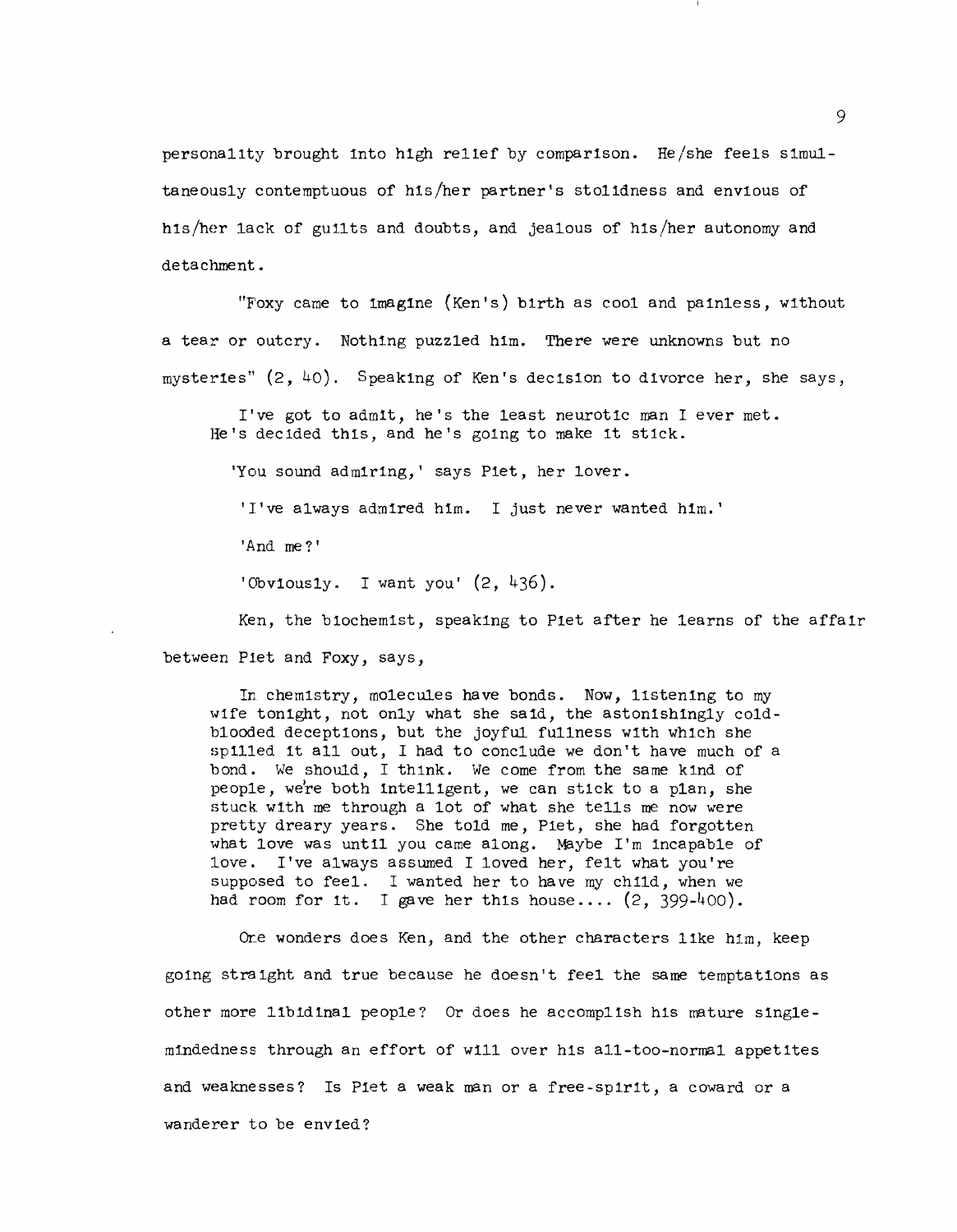#### Piet has a dream.

... He was standIng beneath the stars tryIng to change theIr pattern by an effort of his will. Plet pressed himself up wards as a clenched plea for the mingled constellations, the metallic mask of night, to alter position; they remained blazing and inflexible  $(2, 431)$ .

Those characters marrIed to partners more stable than themselves, while in some cases admiring them, still cannot give up their own restlessness, their own seeking out of greater significance. Rabbit says what probably any of them would say.

"If you're telling me I'm not mature, thats one thing I don't cry over since as **far** as I can tell **it's** the same thing as being dead" (6, 106).

The most basic reason for the adultery of UpdIke's characters can perhaps be said to be that each one wants to be loved for hIs or her self, or more truthfully, for no reason whatsoever. We all miss our earliest state, when our mothers loved us just because we breathed. We crave bounty un-worked-for. The knowledge that really hurts Is that one has to work to live. People try at every point to escape realization of this chain of cause and effect. We emphasize the "social value" of our work. But we really work to eat.

A man comes into contact with this hurtful truth sooner and more fully than does a woman. He learns early to accept that he wIll not survlve except by the sweat of hIs brow. ThIs realization is delayed in women; because they are automatically desired for their woman's body, they are allowed to feel automatically loved. Their success depends as much on passivity as it does on action. In marriage, the housewife must do certain things to earn her keep, true, but these activities, many of which--love-making, being affectionate, having babies, --come more or less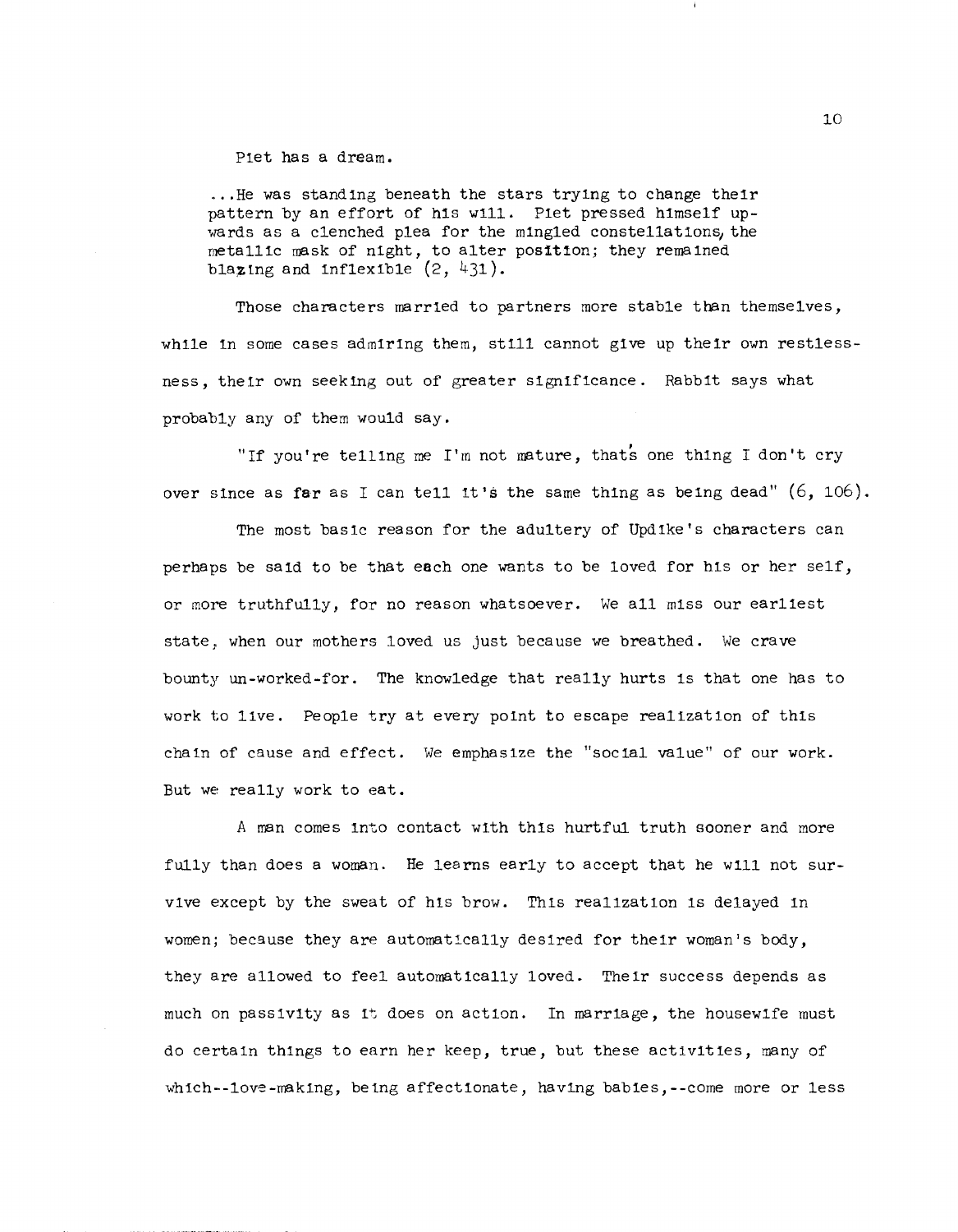naturally to her, are within a personal sphere and are therefore less obvIously tIed into the system of workIng for wages. The husband will not vary her food and shopping allowance according to the thoroughness of her housework, and so she can exist longer under the illusion that her efforts are all sImply a labor of love. Therefore she lIves In a dimension removed from that of her husband.

For hIs part, the love and moral support of his wife are the only things that even partially remove him from the tit-for-tat work world, the only thing that feeds his need for love without reason. And, if he suffers wage cutbacks or unemployment, even this might decline. Thus the idealization of the wife who will love her husband through thick and thin.

A woman uses her ability to inspire love as a means to insure her support. A man uses his ability to insure support as a means to inspire love. The woman is allowed to keep longer her childish faith that the world loves her because she is her. But even a strIctly **feminine** life structure can engender the cynicism wh1ch is man's dally fare, because often her loveability is a commodity made valuable only by means of cosmetic aids and a passivity attained only through conscious suppression.

The conflIct of Interest between husband and wIfe COmes because what he wants from her In terms of affection and moral support, he vIews as a pleasant interlude away from the demands of working for wages, but she may come to see her affections and other wifely duties in terms of something she does to insure her support, something which is part of the very structure he seeks to escape and therefore Is not always a means of escape for her. The husband must make a commodity of the efforts of his muscles and intellect. But to make a commodity of ones' affections truly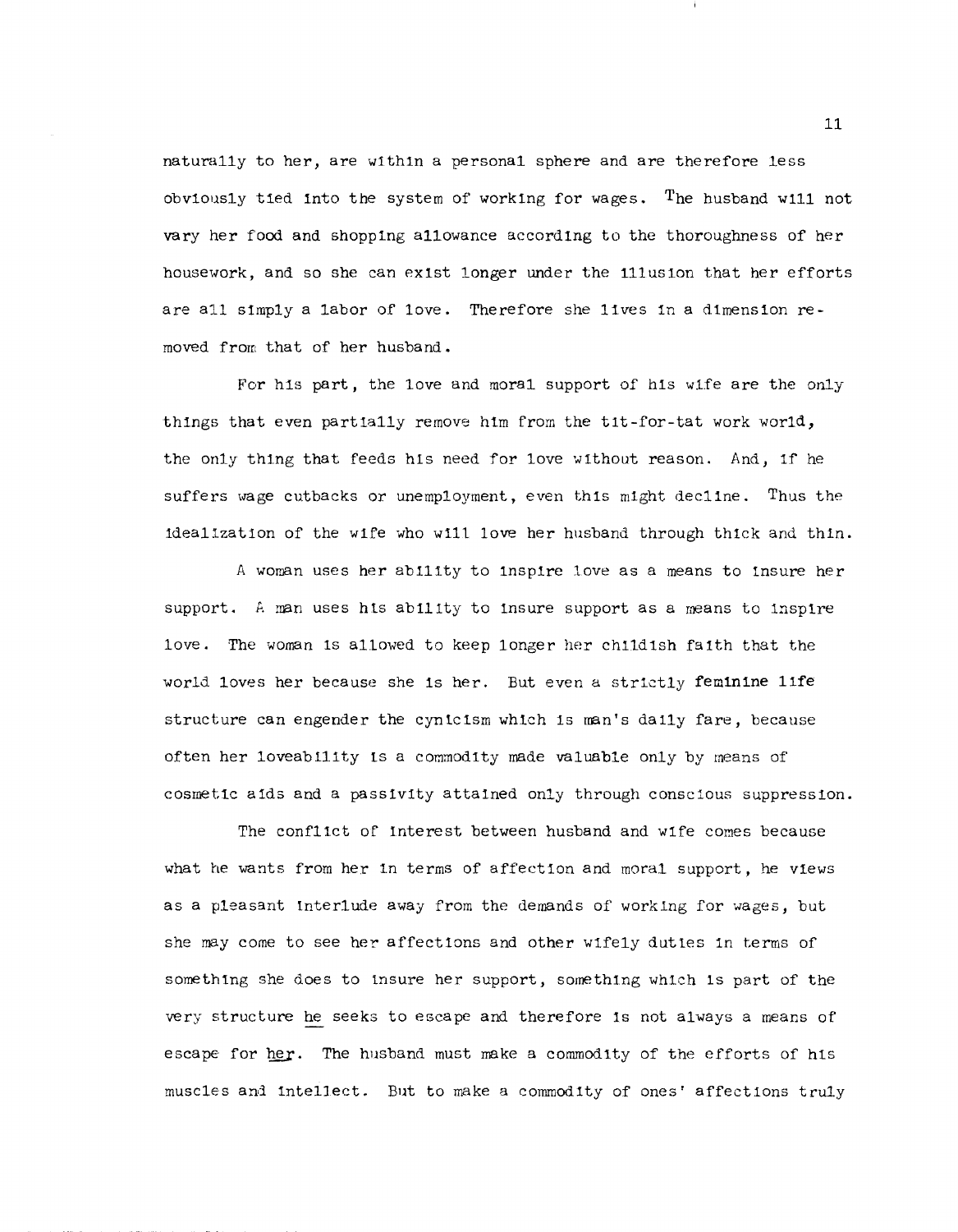seems more paInful stil1. The husband seeks to escape hIS role of breadwInner when he comes horne and Immerses hImself In the domestIC, but the domestIc sphere Is the woman's role, and there Is no escape for her.

Jerry says to Ruth, referring to theIr sex life,

**...** Everything has to be perfect (for you). Once a month you're marvelous, but I don't have that much patIence. I'm running out of time. I'm dying, Ruth.'

'Stop it. Don't you see, it's a problem any woman has; when she's a Wife, there are no obstacles. So she has to make them'  $(3, 144)$ .

"The new landscapes...": "The first breath of adultery is the freest; after it, constraints aping marriage develop"  $(2, 456)$ .

The dynamics of adultery are not quite so simple as a fleeing from responslb11ity to freedom. The husband and WIfe, though "bonded," often do not possess each other; they lIve their lIves parallel, and do not influence each other's emotions with as much immediacy and intensity compared to the adulterous, romantic couple. Oddly enough, many of Updike's adulterers feel more possessive of each other than of their own respectIve spouses. They flee the sanctioned bonds of marriage to forge their own bonds of romantic intensity. The adulterer comes to feel so significant, having his lover react to his every emotion and impulse, that his wife (or her husband) by comparison seems dull and InsensItIve.

"Angela asked, 'Was she that much better in bed than me?'

Piet answered, 'She was different. She did some things you don't do, I think she values men higher than you do'"  $(2, 402)$ .

But sometimes it is shown that the wife, over a period of time, reacts to his most profound fears and changes, and her reactions are shaped by mutual knowledge and greater sympathy. She, after all, has invested

12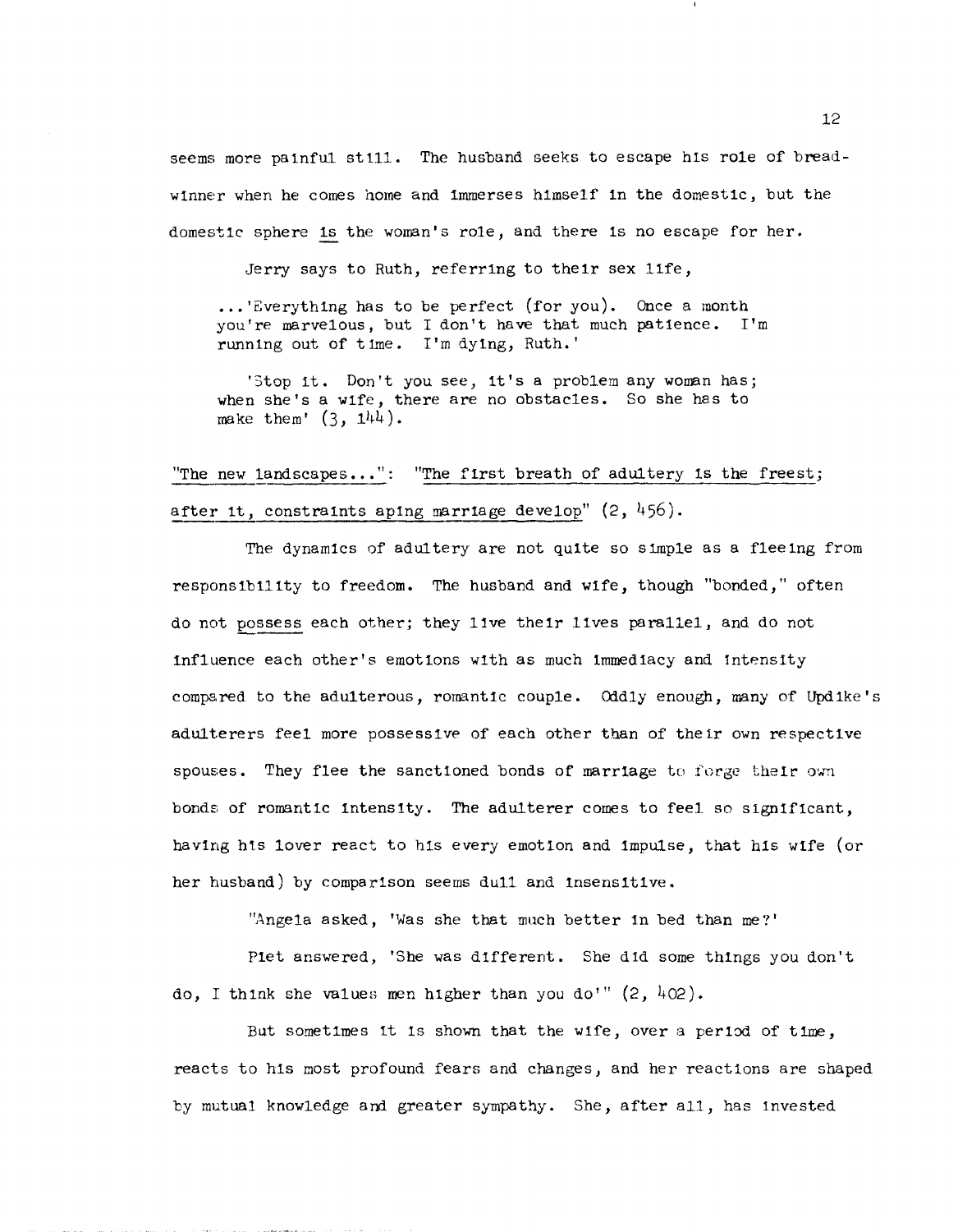her l:fe **In** hIs welfare.

The effect on the adulterous couple as they withdraw into their self-made dimension is virtually narcotic.

... They felt no hurry; this was perhaps the greatest proof that they were, Jerry and Sally, the original man and woman-that they felt no hurry, that they dId not so much excIte each other as put the man and woman in each other to rest... The sense of rest, of having arrived at the long-promised calm center, filled him like a species of sleep  $(3, 7)$ .

They are not so much excited by each other as put to rest--interestingly enough, all of the adulterers actually get more physical excitement and satIsfaction from theIr spouses than from their lovers, as If sex functions at a higher pitch under the influence of some tension, some struggle, some emotional detachment, some sense of continued contact with harsher realities, whereas the lover's atmosphere is more like this:

... as the wearying wonder of her naked body being beside his sank in, (he) said with boneless conviction, 'Ah, your mine.' She put her blurred cheek against his. The tip of her nose was cold. A sign of health. We are all exiles who need to bathe in the irrational  $(2, 438)$ .

The woman adulterer, being an "ultimate domestic unit," seeks to build a new marriage out of the adulterous situation. But the man balks.

What we have, sweet Sally, is an ideal love. It's ideal because it can't be realized. And any attempt to start existing, to move out of this pain, will kill us. Oh, we could make a mess and get marrIed and patch up a lIfe together... but what we have now we'd lose. Of course the sad thing is we're going to lose it anyway  $(3, 46)$ .

Sally says, "What we have is love. But love must become fruitful, or it loses itself" $(3, 53)$ .

Updike descr1bes Amerlcans as "the wlstful cItIzens of a vIolent socIety desperately oversold, in the absence of other connections, on love" (5, 127).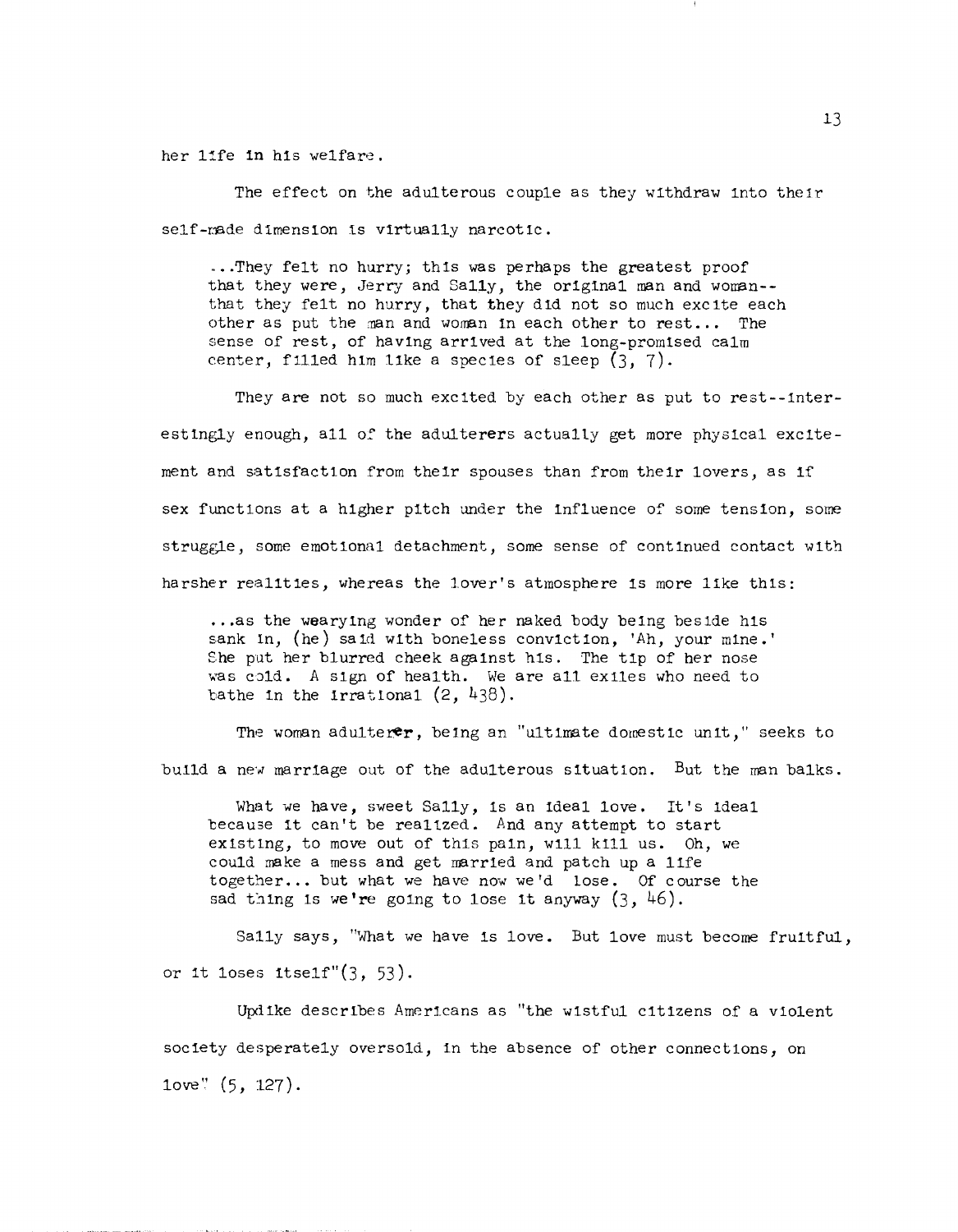He descrIbes a woman preoccupIed wIth fIndIng *love.* 

Janet wIshed powerfully not to be frigId. All her Informal educatIon, from D1sney's Snow White to the last 1ssue of LIfe, had taught her to place the hIghest value on love. We movefrom bIrth to death amid a crowd of others and the name of the parade is love. However unideal it was, she dreaded being left behind. Hence she could not stop flirting, could not stop reaching out, though something distrustful within her, a bitterness, had to be circumvented by each motion of her heart. LIquor aIded the maneuver (2, 157).

The spouse who is not adulterating views the romantic pair with mingled pain and pity. "Sally and Jerry: their thinking they were in love appeared pathetic. Ruth held their image in her mind and grew so big above them she wondered if she were going to faint"  $(3, 247)$ .

QuIte often in UpdIke's plots, the wIfe and mistress get together to discuss the problem of theIr man, this flIghty creature, and then force him into a choice between them. However, choosing is not what he wants; he wants a double lIfe. But th1s the women will not allow. So he vacillates between choIces. FIrst Piet wants a divorce. Then he begs Angela not to dIvorce him. Jerry tries to persuade Ruth into divorce.

'You could go back to the city and be an artist again. You haven't painted for years. It's a waste. I look at you boring yourself stupid around thIs house and feel I caught a bird In art school and put her In a cage. All I'm sayIng Is, the door Is open.'

'You're not sayIng that. You're saying you want me out' (3, 111). In spite of the very real appeal of life without Jerry, Ruth just can't agree to dIvorce.

In good conscIence she could not (gIve Jerry a dIvorce). An innocent man and a greedy woman had fornicated and Ruth could not endorse the illusions that made it seem more than that. They were exaggerators, beth of them, and though she could see that beauty was a provInce of exaggeration, someone must stand by truth. The truth was that Sally and Jerry were probably better marrIed to Richard and her than they would be to each other  $(3, 143)$ .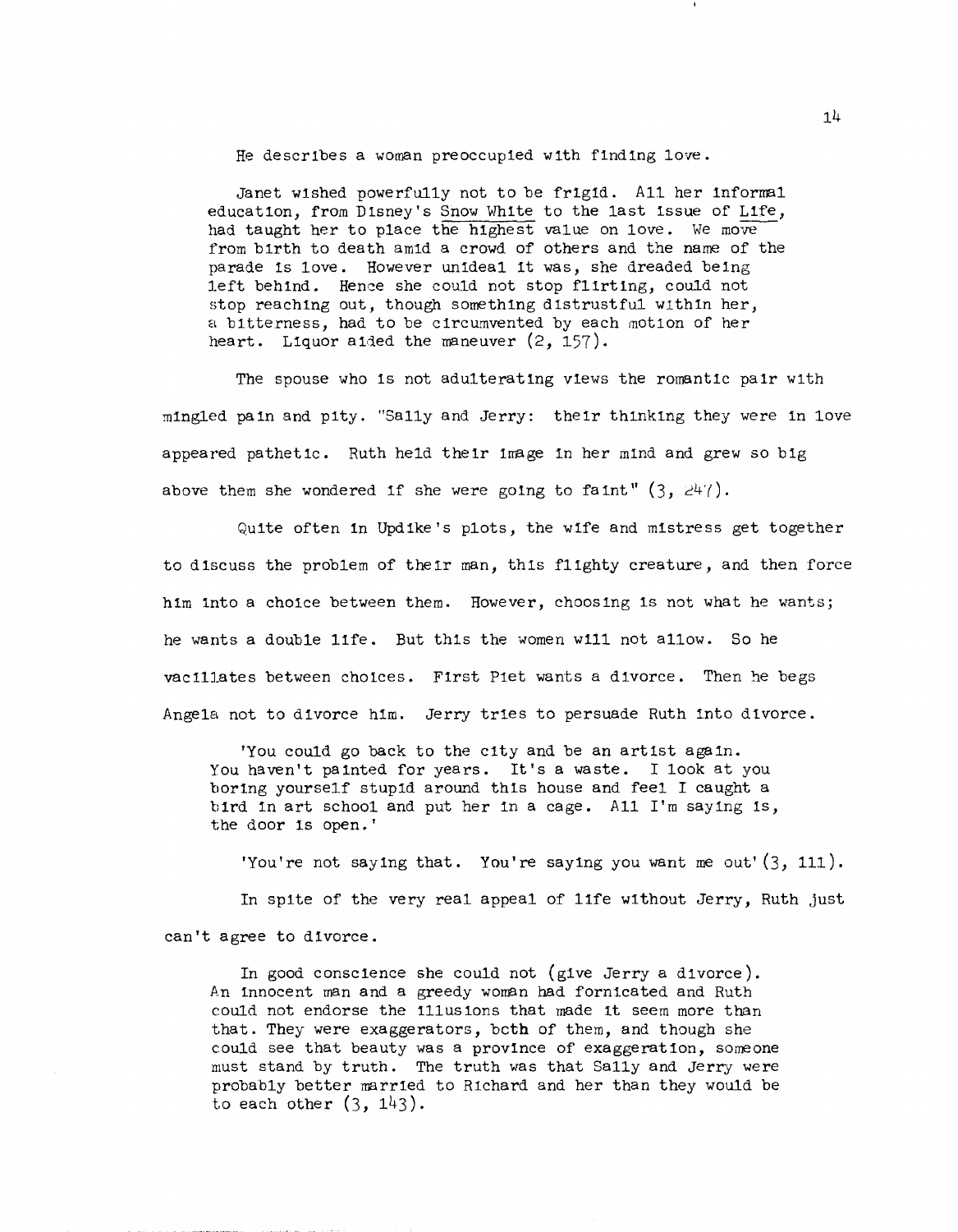She tells Jerry,

'I just can't feel that Sally is my real rival. I think my rIval Is some Idea of freedom you have. I'll tell you this, as a wife Sally would be damn possessive.'

'In a way,' he said, 'it does seem reckless to rush from one monogamy into another' (3, 145).

Jerry wonders about Sally as a wife .

... He looked up at her and Imagined himself on his deathbed and asked himself, Is this the face I want to see? Asking :It was the answer; her face pressed upon his eyes like a shield; he saw no depth of sympathy in Sally's face, no help in making this passage, only an egoistic fear  $(3, 269)$ .

So Ruth keeps Jerry. Angela, on the other hand, reacts dIfferently. She wants out. Piet says,

'I'm not leaving.'

'Then I am. '

'Where could you go?'

'Ch, many places. I could go home and play chess with Daddy. I could go to New York and see the Matisse exhibit. I could fly to Aspen and skt and sleep with an Instructor. There's a lot I could do, Piet, once I get away from you' (2, 415-16).

So the adultery ends, either In a new marrIage or in the old one. Jerry tells Sally, "It was alrIght to love you, but I shouldn't have wanted you. It's wrong to want somebody in the same way you'd want a lovely thing. Or an expensive house, or a high piece of land" $(3, 268)$ .

Piet and Angela separate, and Piet lives alone for awhile .

...He noticed a new woman downtown--that elastic proud gate announcing education, a spirit freed from the peasant shuffle, arms swinging, a sassy ass, trIm ankles. Piet hurrled along to get a glimpse of her front, and found, just before she turned into the bank, that the woman was Angela  $(2, 430)$ .

Angela goes back to being a schoolteacher, and is apparently happier. Piet, living alone, remembers Foxy. "The world was more Platonic than he had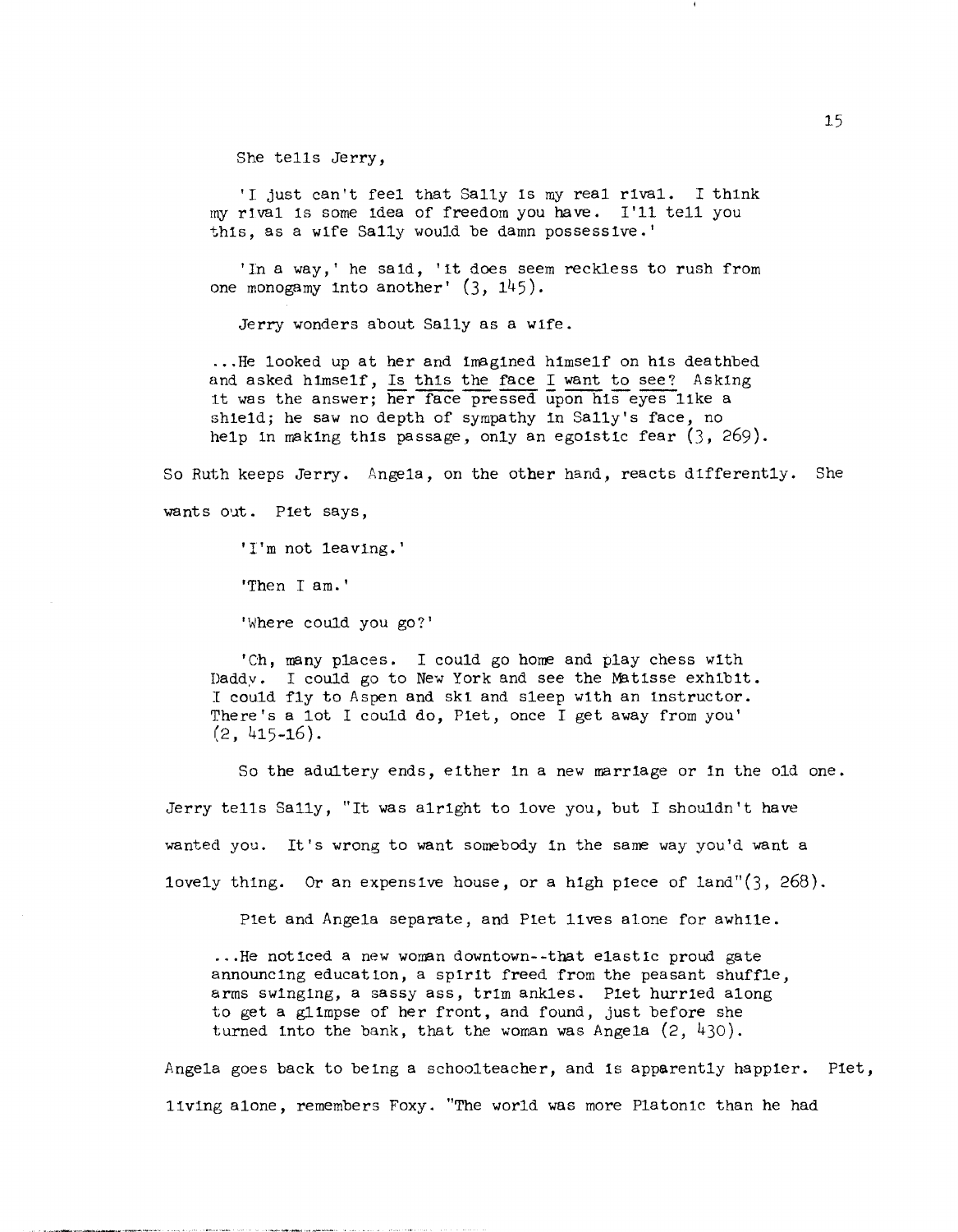suspected. What he felt, remembering Foxy, was a nostalgia for adultery Itse1~--lts adventure, the acrobatics its deceptions demand, the tensIon of Its hidden strings, the new landscapes it makes us master" (2, 429).

Plet and Foxy eventually marry, and live in LexIngton, "where, gradually, they (become) accepted, as another couple"  $(2, 458)$ .

# Moral dilemmas--"...men don't like to make decisions; they want God or women to make them"  $(3, 286)$ .

UpdIke makes curIous connections between women and moralIty.

In Couples Piet is quite a modern man in that he really can't act for himself beca use he's overwhelmed by the moral implIcations of any act--leaving his wIfe, stayIng with her. While the women in that book are less sensitive perhaps to this oppressive quality, of cosmic blackness, and it is the women who do almost all the  $\text{acting} \ldots \text{I}$  suspect that the vitality of women now, the way many of us lean on them, is not an eternal phenomenon but a hIstorIcal one, and faIrly recent (5, 503).

Several times UpdIke seems to dIfferentiate between the man's world of strict moralIty and the woman's softer realm. After Foxy gets pregnant, and Piet begins to fear that Ken will learn it is Piet's baby: "Plet saw that he lIved in a moral world of only men, that only men demanded justice, that lIke a baby held In a nest of pIllows from fallIng, he had fallen asleep among women" (2, 345-6).

"Women have no conscience. Never their fault. The serpent begulled me" (2, 236).

A more positive statement of the same idea: "Angela and Foxy fed into the room that nurturing graciousness of female witnessing without wh1ch no act Since Adam's namIng of the beasts has been complete. Women are gently fruitful presences whose interpolations among us diffuses guilt"  $(2, 395)$ .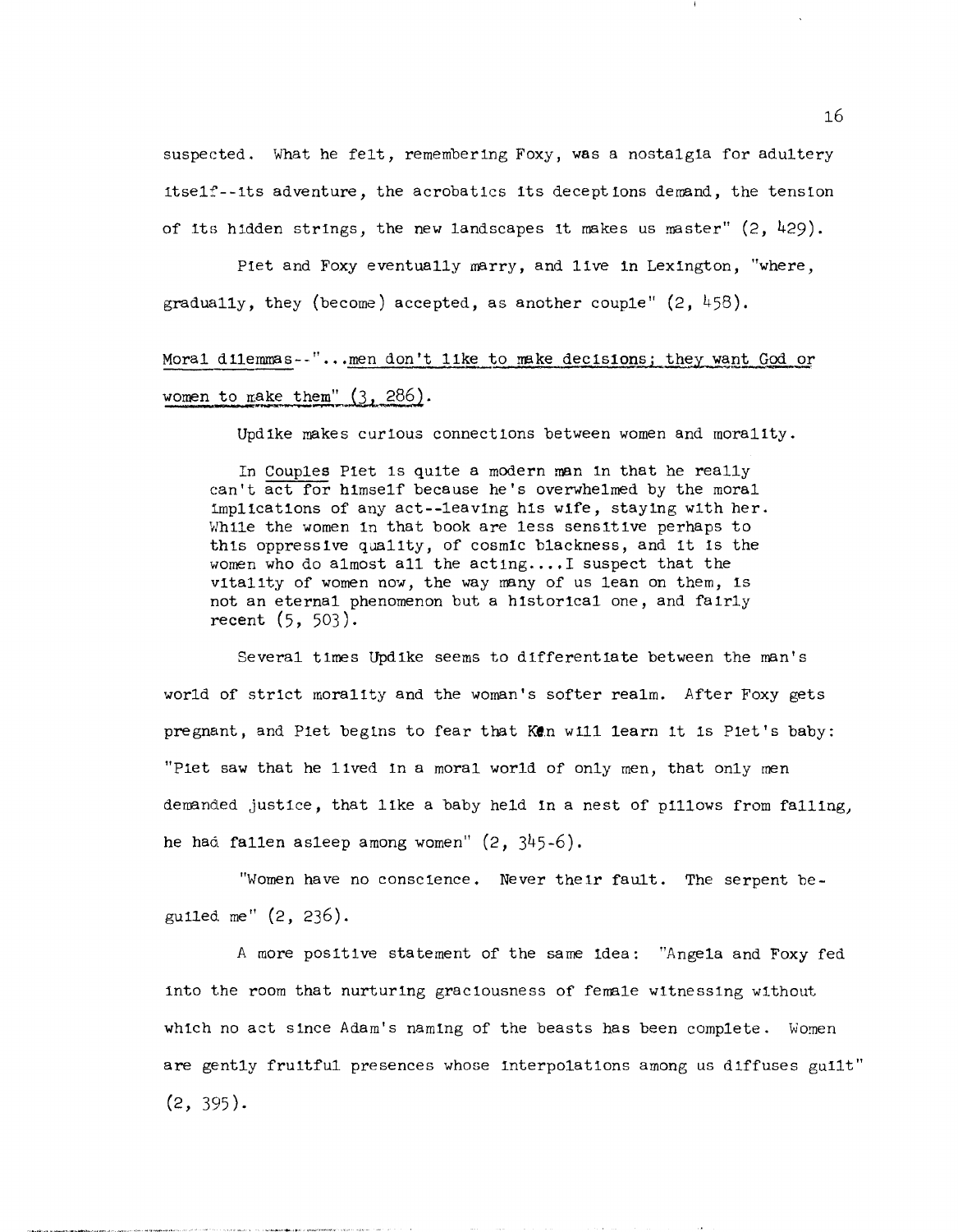Altogether Updike has SOme Interesting, conflictIng lmages of woman. The temptress who pulls a man into chaos, the hausfrau who glues him to the earth.

... She sat up and began to unbutton his shirt. Her lower IIp bent In beneath her tongue. Angela msde the same mouth doing up snowsuits. All women, so solemn in their simple tasks, It tickled him, it moved hIm in a surge, seeing suddenly the whole world sliding forward on this female unsmilingness about things physical--unbuttoning, ironing, sunbathing, cooking, lovemaking. The world sewn together by such tasks  $(2, 47)$ .

So woman can be a civilizing force on man, or can distract him away from civilization; the opposing forces push him into a moral dilemma.

My books are all meant to be moral debates with the reader ••.. The question is usually, 'What Is a good man?' or 'What is goodness?' and in all the books an issue is examined. Take Harry Angstrom in Rabbit, Run: there is a case to be made for running away from your wife. And I was just trying to say, 'Yes, there is certainly that, but then there are all these other people who seem to get hurt.' That qualification is meant to frame a moral dilemma  $(5, 502)$ .

Updike does not view these conflicts as problems to be "solved," but as essential ambiguities in life, which give life its tensions and complexities.

A person who has what he wants, a satIsfIed person, a content person, ceases to be a person. Unfal1en Adam Is an ape. I feel that to be a person Is to be In a SituatIon of tensIon, is to be in a dIalectical s1tuatlon. A true1y adjusted person is not a person at all, just an animal wIth clothes on  $(5, 504)$ .

#### The ChOIces Before Us

Reading Updike, I was reminded of a short conversation I had with my dad when I was eleven years old. It took place right after my family had been to see the movie, Camelot. I thought Vanessa Redgrave was so beautiful as Gulnevlere, and I found it hard to condemn that adultery of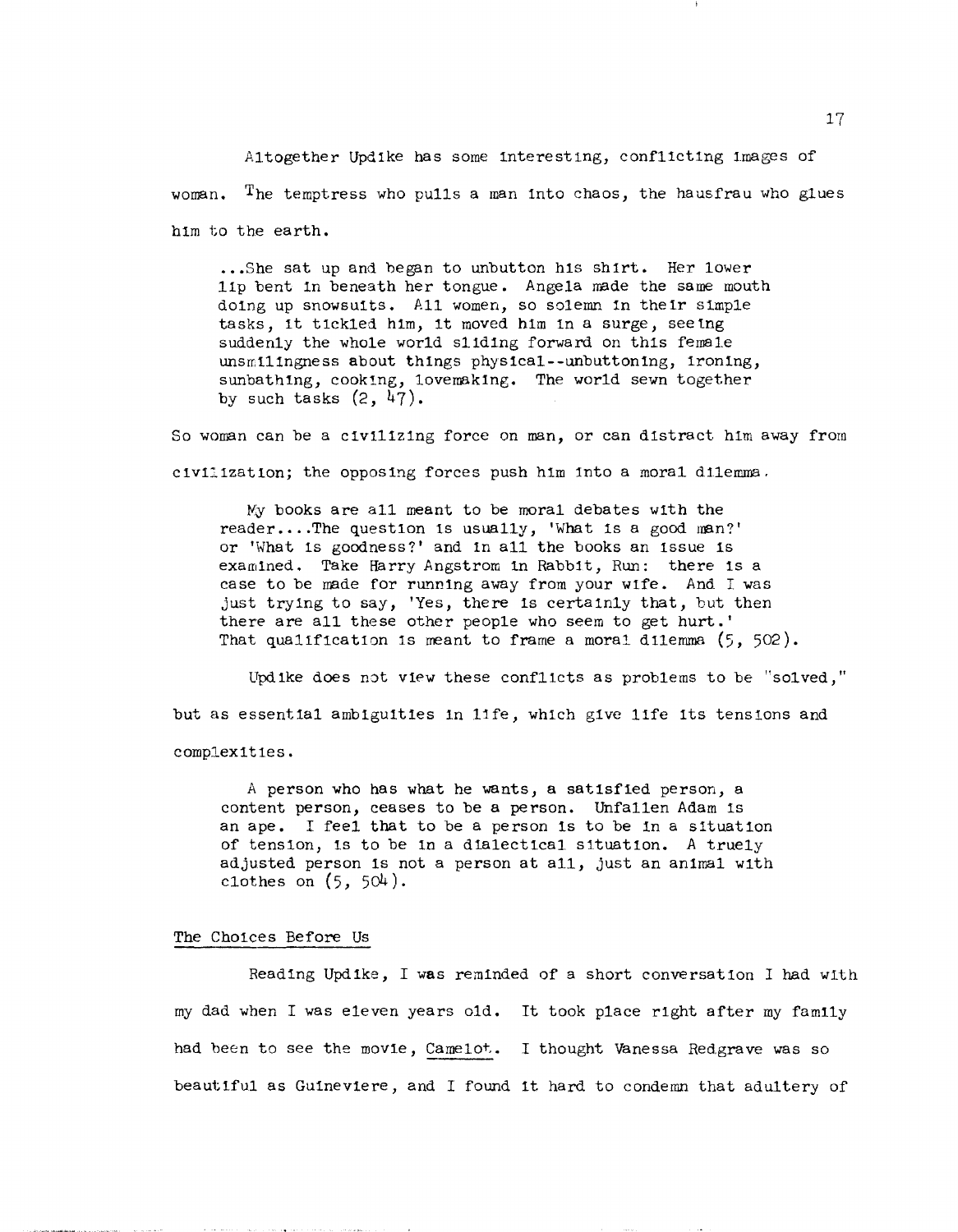she and Launce1ot; though I was a very righteous-minded child, I was eas 11y swayed by romance. I asked my dad what would he do if he ever met somebody he started to love besides Mother.

"I'd stay as far away from her as possible."

"But what if you really loved each other?"

"I'd stay as far away as possible."

I suppose my father has a Ken-type approach to life. The most important thIng in lIfe is to make decisIons and stand by them. After that, other possible choices are irre1event. Whereas I, and my generation, feel glutted with choices and alternatives, Dad would probably say that the stifling of a strong, heartfelt desire in the interest of long-·range conSideratIons is no great tragedy, whereas we tend to base our reality upon the vividness of our emotions, and a denied desire is like an aborted child, a pIece of ourselves denied and cast off.

We are defined by what we feel, and resist being defined by wbat we choose. Thus the current objection to the first questions of small ta1k--"Who are you married to?" "Where do you work?", or "What's your major?". The self-help psychologists tell us, "Don't answer these questions. You are not def1ned by where you work and who you marry." Don't ask me that! I might be in a different job next week. I might be married to someone else a year from now.

But I'm coming to believe that if we are not defined by our choices, we are not defined at all. Feelings don't make me an Individual. A million other people probably have the same feelings as they hesitate at the threshhold of adulthood. Choice based solely on feelings is no choice, because we feel so many dIfferent things.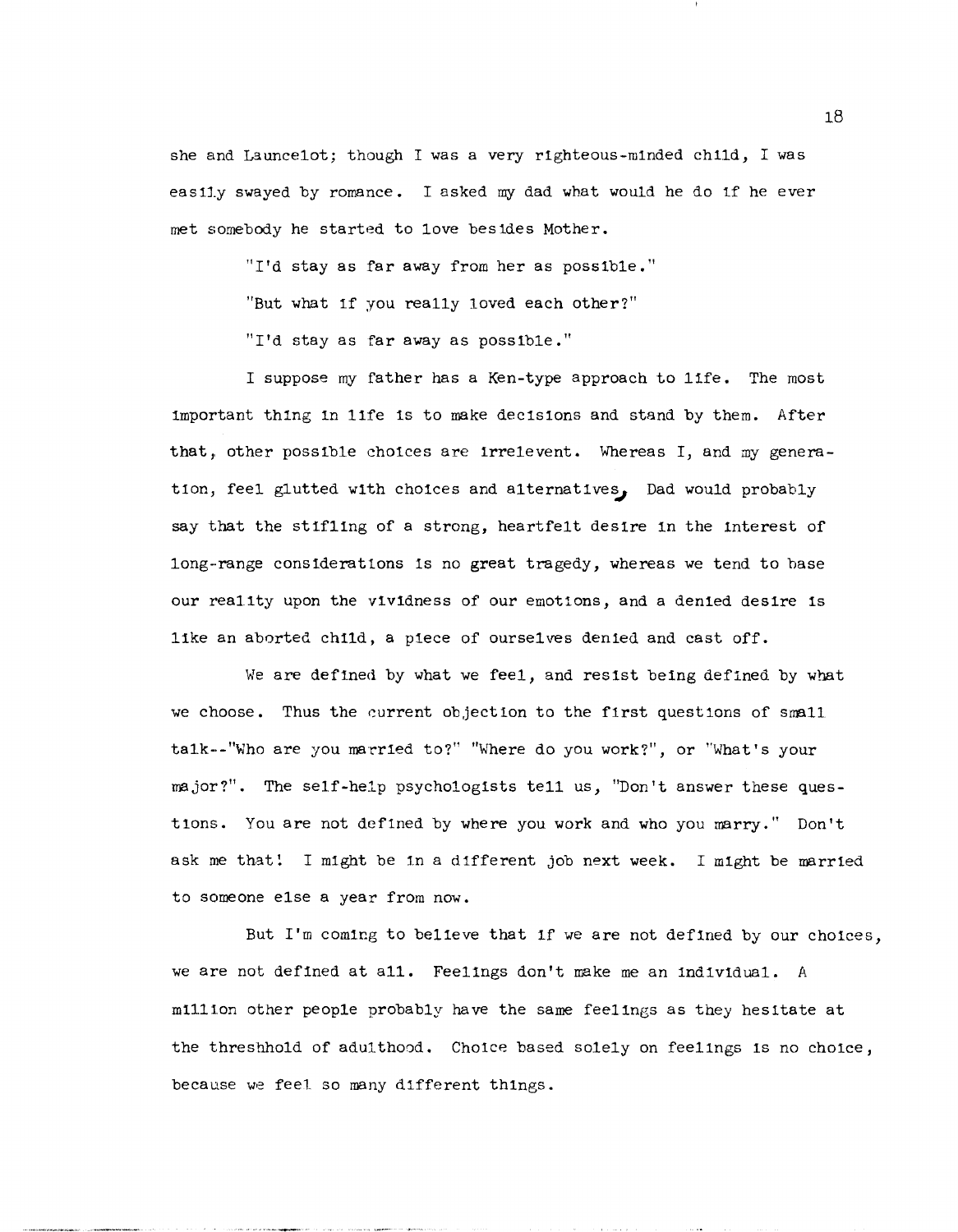

many alternatIve futures. Some people derive comfort from having their life course set; to others this is a truly terrifying prospect. Updike portrays eharacters who resIst the fInal stages of adulthood. They don't want to settle down. They want to break out. They don't want to be held to their earlier choices; they want to make new ones.

UpdIke seems to be drawing our sympathies to characters who are gUIded and misguided by their feelIngs. His major talent lIes in how we are made to chafe and struggle in harmony with the protagonists.

HIs major weakness Is that we are never able to understand the personalItIes of those characters who seem not to be strugglIng wIth a multItude of choices. Ken is sImply a factor In the plot whose cold intellectualIty drIves Foxy into the arms of Plet. We never understand him.

The group of women characters contains no protagonist, no counterpart to Plet and RabbIt and Jerry. Updike says, as quoted earlIer, that women are less sensitive to moral dilemmas. His women just keep plodding on, eIther feeling above the whole struggle (Angela and Ruth), or else be ing completely Immersed in love and how to get 1t. There are none who struggle wIth Ideas and Implications and relIgion, as do the male protagonlsts.

When any of the women break out of housewifery, it is to find love. When a protagonist breaks out of hIs role, he Is seekIng many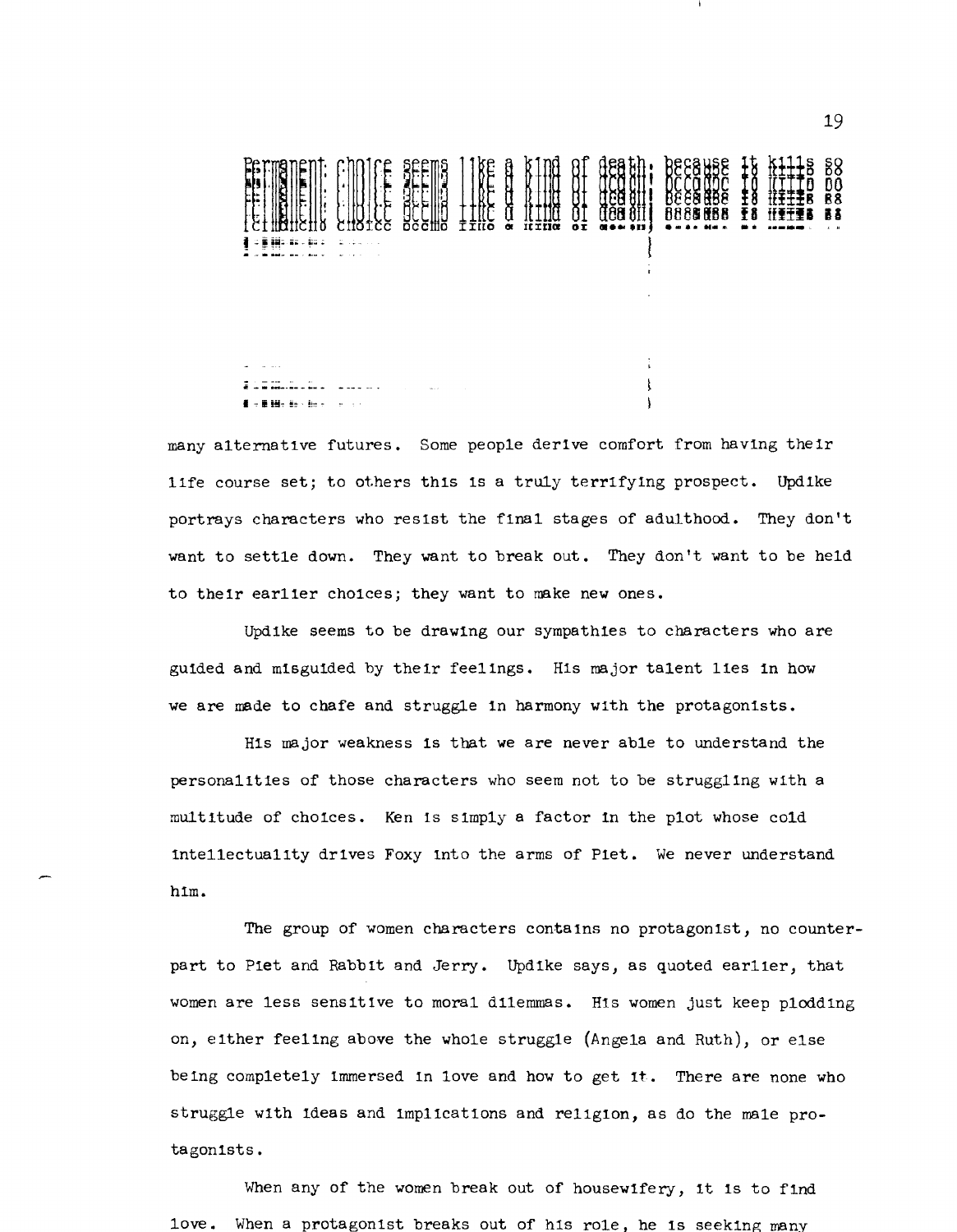not one of them really Is. Angela comes the closest. She s1mply retreats from men altogether, living with her daughters, teaching at a girls' school.

Updike's male characterizat 10ns seem to cover a wider range than his female characterizations. I find it hard to identify with Updike's unreflecting female characters. I do 1dentlfy with the males, however. My Inner feelings do have a great sIgnIfIcance to me, and much of socIal structure does seem bent upon eroding this significance. I find that the people I respect are those who have somehow put structure in their lives without damning their sources of significance and creativity.

Upd1ke Is a master at depcting the tragedy of lIves whIch are beIng wasted. His protagonist Is Everyman, anyone who feels that what happens to himself and what he does is important and should not be wasted in a programmed life. But his novels do not aid us in finding conclusions about 1ife. The problem is portrayed, the various possibilities are acted out. But no conclusions are drawn, and we are simply left with a more vivid impression of the conflicts involved in life and the choices before us.

20